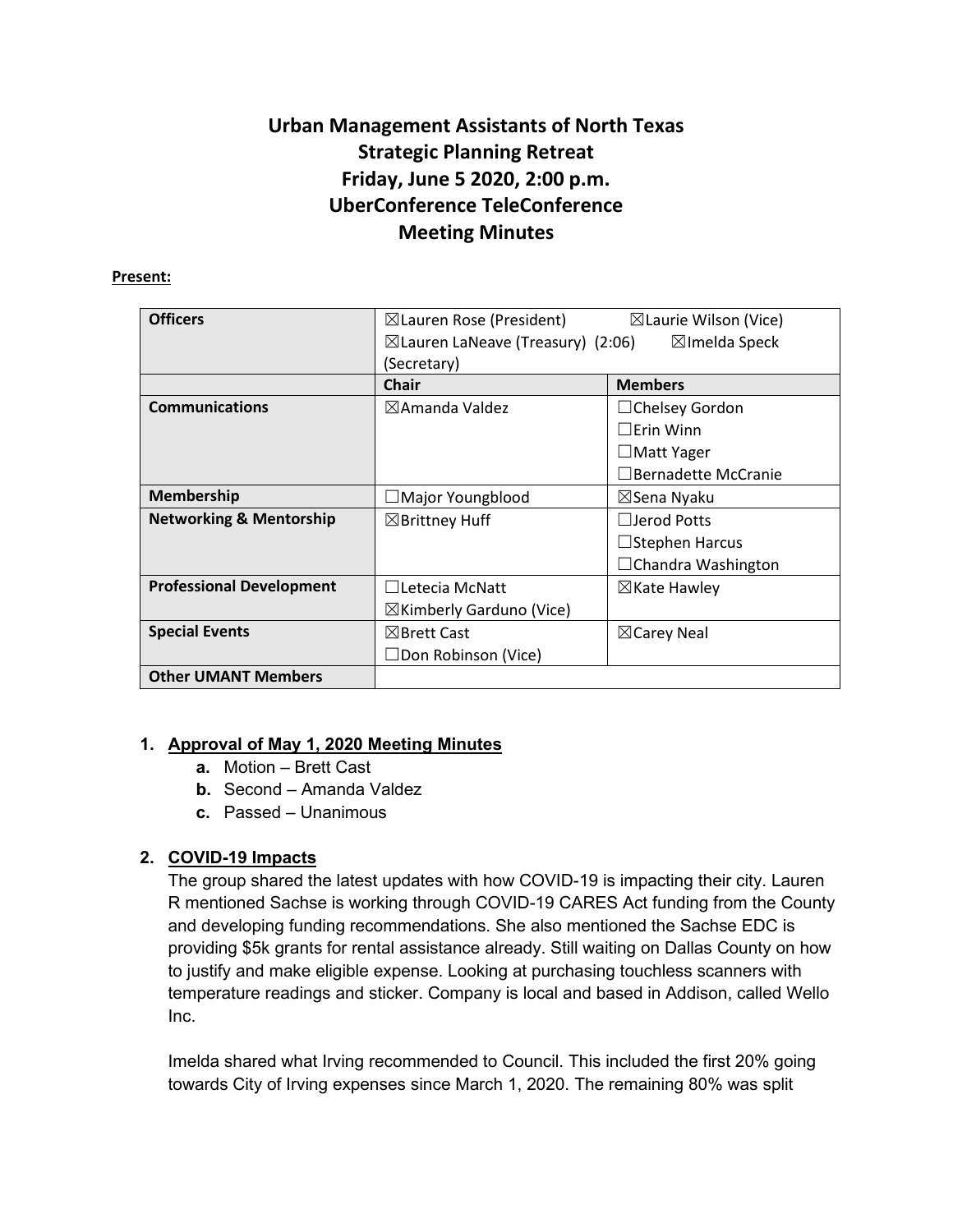between Economic Assistance Programs, which include small business, housing and utility, childcare center grants, and childcare payment assistance grants.

Group discussed confusion and complications for cities falling in 2 or more counties, like Collin and Dallas County because each jurisdiction is taking a different approach to fund disbursement and reporting.

#### **3. Committee Updates**

#### **Networking & Mentorship**

Currently no events scheduled as of now, but looking to put together another virtual event.

#### **Professional Development**

Committee provided an update on the upcoming 101 Series: Development, June 19 in Little Elm. Event has transitioned to a virtual event and has 23 people signed up as of now. Committee requested funds for provided presenters with a gift and planning to do a contest for best background for attendee prizes.

#### **Membership & Partnerships**

No updates

#### **Communications**

Lauren complimented Amanda for pushing out good content.

Amanda will be starting newsletter again – just need content. Group discussed topics for the newsletter and what UMANT's position should be surrounding the current events in the world (COVID and racial/social justice protests throughout the US.

Several members mentioned the desire to have this addressed possibly in the newsletter. There was a discussion regarding what UMANT's role is. UMANT has a unique position as several members are members in ICMA and TCMA's restrictions/code of ethics. The group decided to promote cities that have been transparent in their policies and statistics in policing as well as provide resources for difficult conversations and best practices to promote diverse and inclusive environment.

### **Special Events**

One Day Conference Update – Up until one month ago, Grand Prairie was not going to change to use of the facility; however, if the One Day Conference is on a Friday, there will now be charge. It will only be free is the event is on a Wednesday or Thursday.